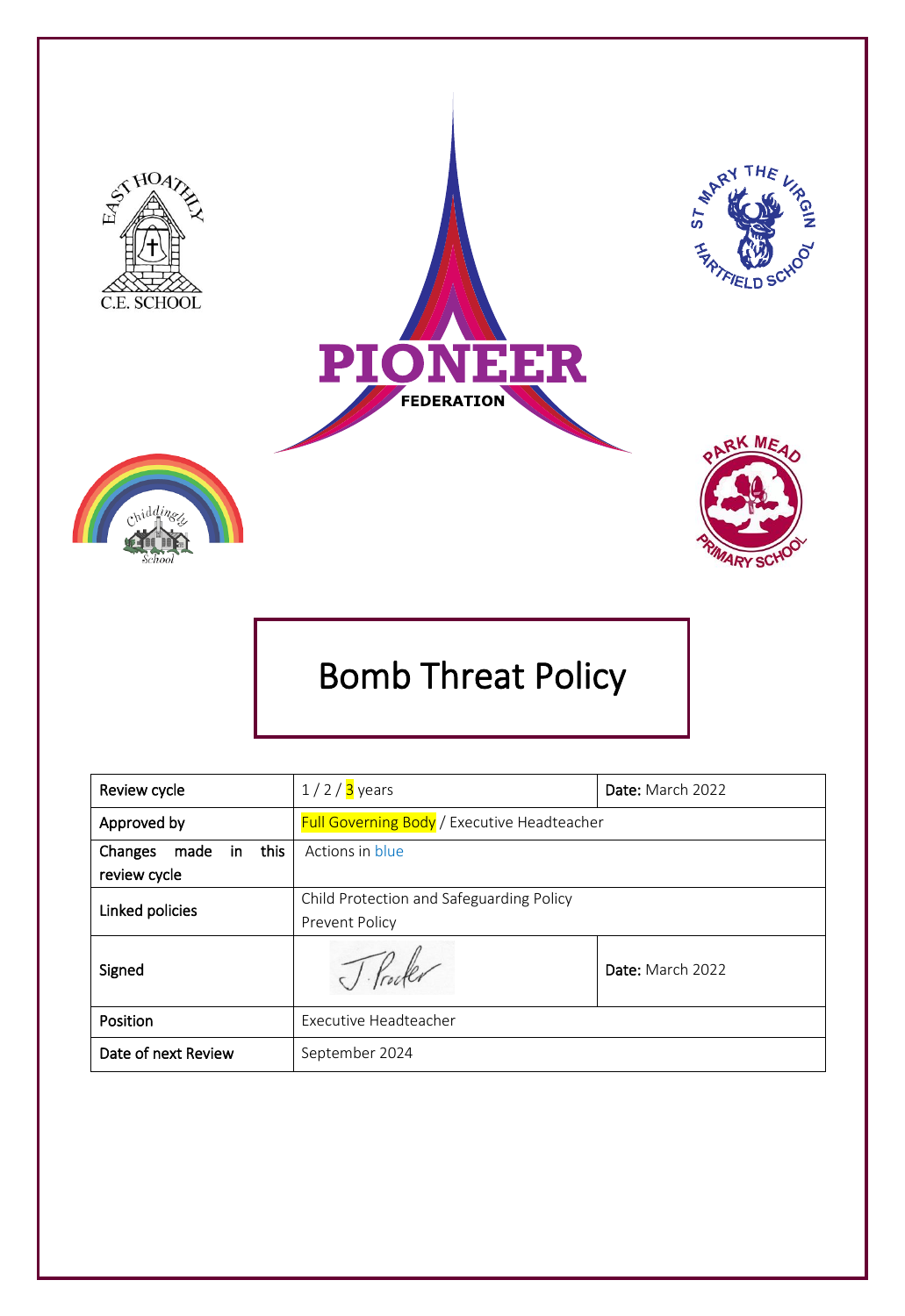#### Introduction

Recent events have shown that threats can easily arise from both terrorists and those with simple malicious intent. To counter this threat the school has in place a set of procedures for dealing with such threats.

#### The threat

The most likely threat to the School is from someone with a desire to disrupt the running of the school rather than from a terrorist organisation wishing to cause an outrage by exploding a bomb on the premises. Unfortunately, this cannot be assumed and all threats, however outlandish they may appear, must and will be taken seriously.

#### Sources of threat

#### *Telephone calls*

The most common form of notification of a bomb is that of a telephone call from the organisation concerned. If the school receives such a call then the Immediate Actions listed below should be carried out.

#### *Packages*

Causes for concern could be packages delivered to the School. Equally, unidentified packages left on the premises may give cause for concern. In all cases, staff should not hesitate to question why the package is there and should equally not hesitate to carry out the Immediate Actions if their concerns are not IMMEDIATELY allayed.

#### *Vehicle bombs*

It is highly unlikely that a car or other vehicle bomb would be used against one of our schools, but in such an event the police should be notified immediately. Details required by the police will include the registration number and description of the vehicle.

#### Immediate actions in school hours

The following actions will be taken in the event of a threat occurring during the school day:

- 1. Dial 999 and police will respond. You should always consider their advice before a decision is taken to close or evacuate.
- 2. Evacuate the school using the fire evacuation procedure. Any evacuation route should avoid passing the location of the suspect package. As soon as the register is complete, move the children up to the designated space for each school in an orderly manner:
	- a. Chiddingly: the field
	- b. East Hoathly: the church
	- c. St Mary's: the church
	- d. Park Mead: the field

*The advice in a bomb threat is to open doors and windows (if safe and practical to do so), to help reduce the amount of damage and flying debris from an explosion. The theory being that if a bomb were to detonate the windows would not explode outwards so much if they were open. In the case of a fire, they should all be closed to contain the fire. Staff should only do this if safe and practical to do so and staff/pupils should never take risks to comply with this request.*

- 3. If the roll call is incomplete, one or two volunteer members of staff will search for the missing pupils or adults, whilst other staff will move the remainder of the children to designated area.
- 4. If SLT (Exec Head and/or Head of school) are not on site, they should be immediately informed. Assistant Head to take the lead until their arrival.
- 5. Ensure that no packages, bags or other possible bombs are removed during the evacuation unless staff are positive that the item has been in their personal possession since leaving home that morning.
- 6. Under no circumstances are children or staff to re-enter the school once everyone has been accounted for until the Police confirm that it is safe to do so.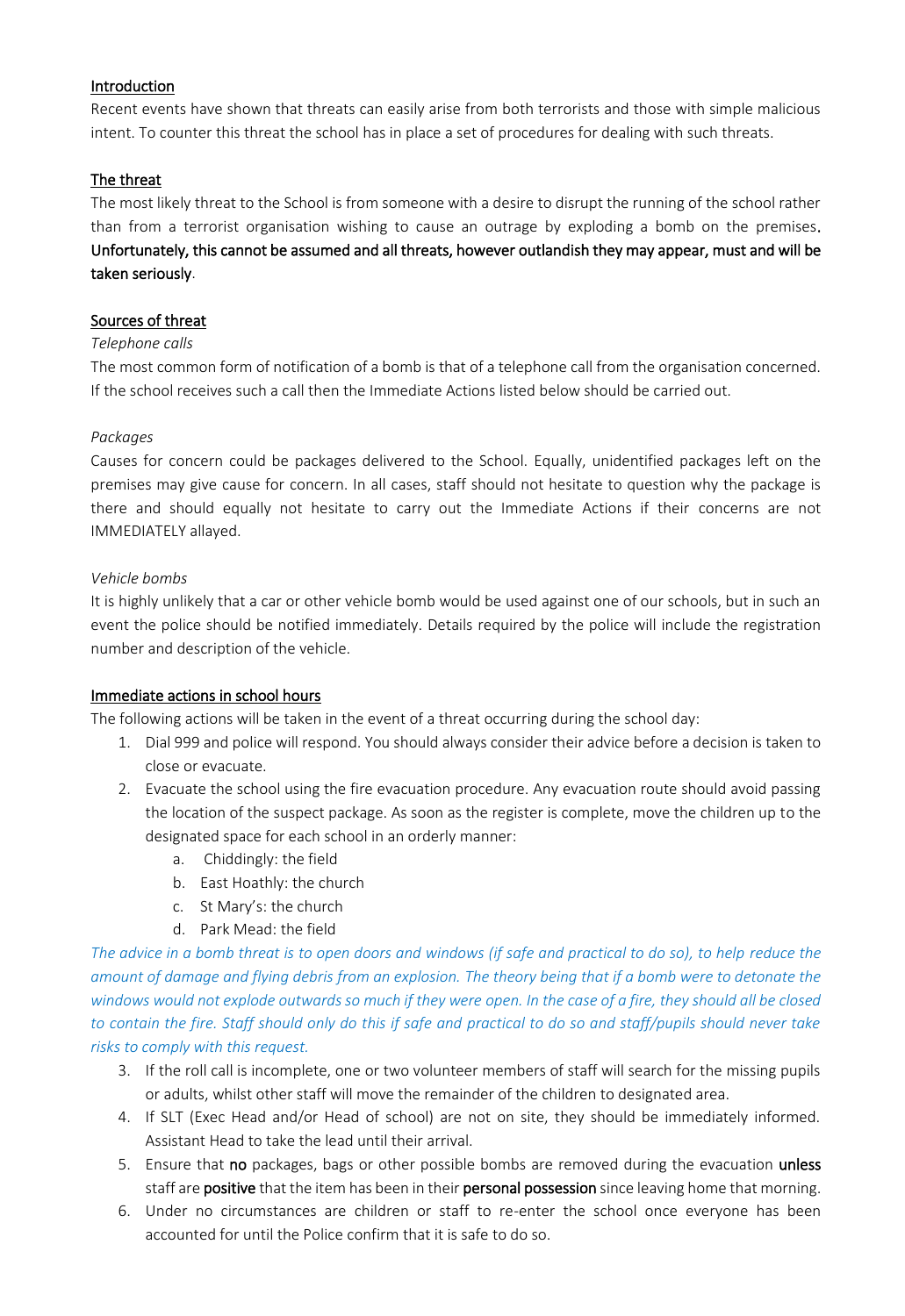7. Parents will be informed, following confirmation of necessary evacuation. This will be done using the Parentmail system of email and/or text. Any parents not signed up to this service will be called by staff. Instructions for how to do this, and lists of parent contact details are kept in the office and will be brought outside during the evacuation by the secretary.

# Immediate actions out of school hours

If a key holder is made aware of a bomb threat then they must inform the Police immediately. Equally, if the Police are made aware of a possible threat to the school, they will inform one of the key holders. Under no circumstances should a key holder or staff member carry out a search.

# Bomb threat aide memoir

# *Telephone calls*

Start the evacuation during the call if there is another person present to do this.

Think about the call:

- Did the caller use a codeword the Police have access to the current list and can verify if it is a genuine codeword or a hoax
- Content of the call location of bomb, time of detonation
- Was the caller male or female
- Did they have a pronounced accent
- Background noises
- Reason for the call

Time permitting, try 1471 and see what number is returned.

#### *Packages and vehicles*

# If you are suspicious - DO NOT TOUCH OR HANDLE THE PACKAGE IN ANY WAY.

Unfortunately, it is often the touch or feel of the package the gives rise to suspicion. If you have inadvertently picked up the package, place it gently onto a firm surface where it can be clearly seen by Bomb Disposal Officers and LEAVE THE ROOM IMMEDIATELY

When contacting the Police tell them:

- Who you are and your job title
- Where you are calling from and the phone number
- Why you are calling

# *Telephone threat*

Give all the information you have gleaned from the call

# *Packages & vehicles*

- Where the package is (details of location) and why you are suspicious of it
- Package size/bulk, appearance, smell and greasy marks, visible features (wires etc),
- address to?, postmark
- Is recipient a likely target
- When was the package found, and was any warning given
- Who found it
- What precautions are being taken

Remember where the package is because the Police will want to examine the package, even if only from a distance! When moving the children into the safe areas, try to minimise exposure by moving along a route, which does not go past the package.

Any bomb involving a vehicle would cause a huge explosion and the only safe distance from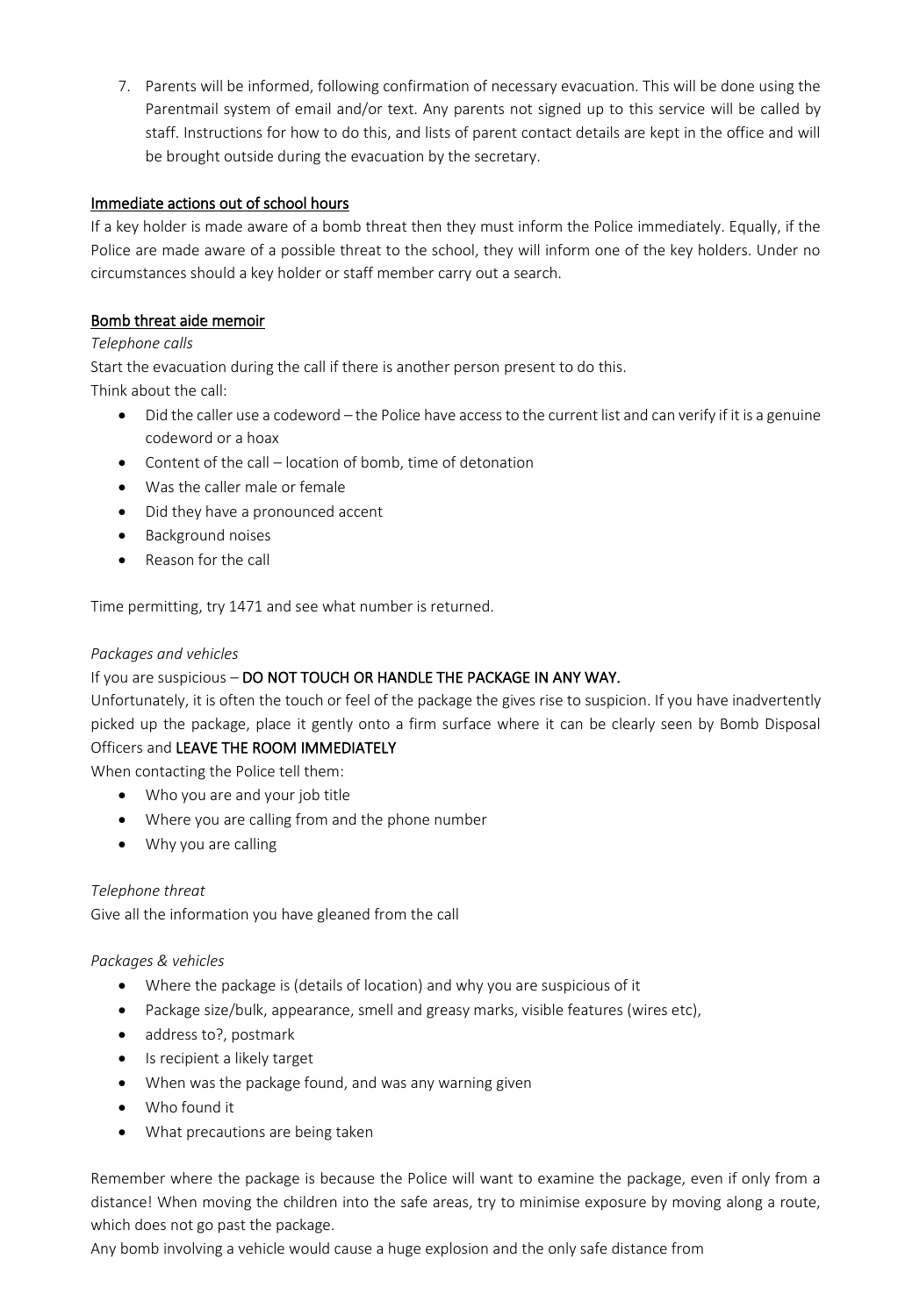such a device is the maximum that can be obtained. Moving the children into a safe area, using buildings as a shield.

# **Bomb threat** checklist

This checklist is designed to help. staff to deal with a telephoned bomb threat effectively and to record the necessary information.

#### Actions to be taken on receipt of a bomb threat:

- · Switch on recorder/voicemail (if connected)
- . Tell the caller which town/district you are answering from
- . Record the exact wording of the threat:

#### Ask the following questions:

- . Where is the bomb right now?
- . When is it going to explode?
- . What does it look like?
- . What kind of bomb is it?
- . What will cause it to explode?
- . Did you place the bomb?
- $W$ hy?
- . What is your name?
- What is your address?
- . What is your telephone number?

#### **Record time call completed:**

- . Where automatic number reveal equipment is available, record number shown:
- . Inform the Security Co-ordinator of name and telephone number of the person informed:
- Contact the police on 999. Time informed:

#### The following part should be completed once the caller has hung up and the Security Co-ordinator and the police have been informed.

- · Time and date of call:
- **E** Length of call:
- . Number at which the call was received (i.e. your extension number):

#### **About the caller**

- · Sex of caller:
- Age:

● Nationality: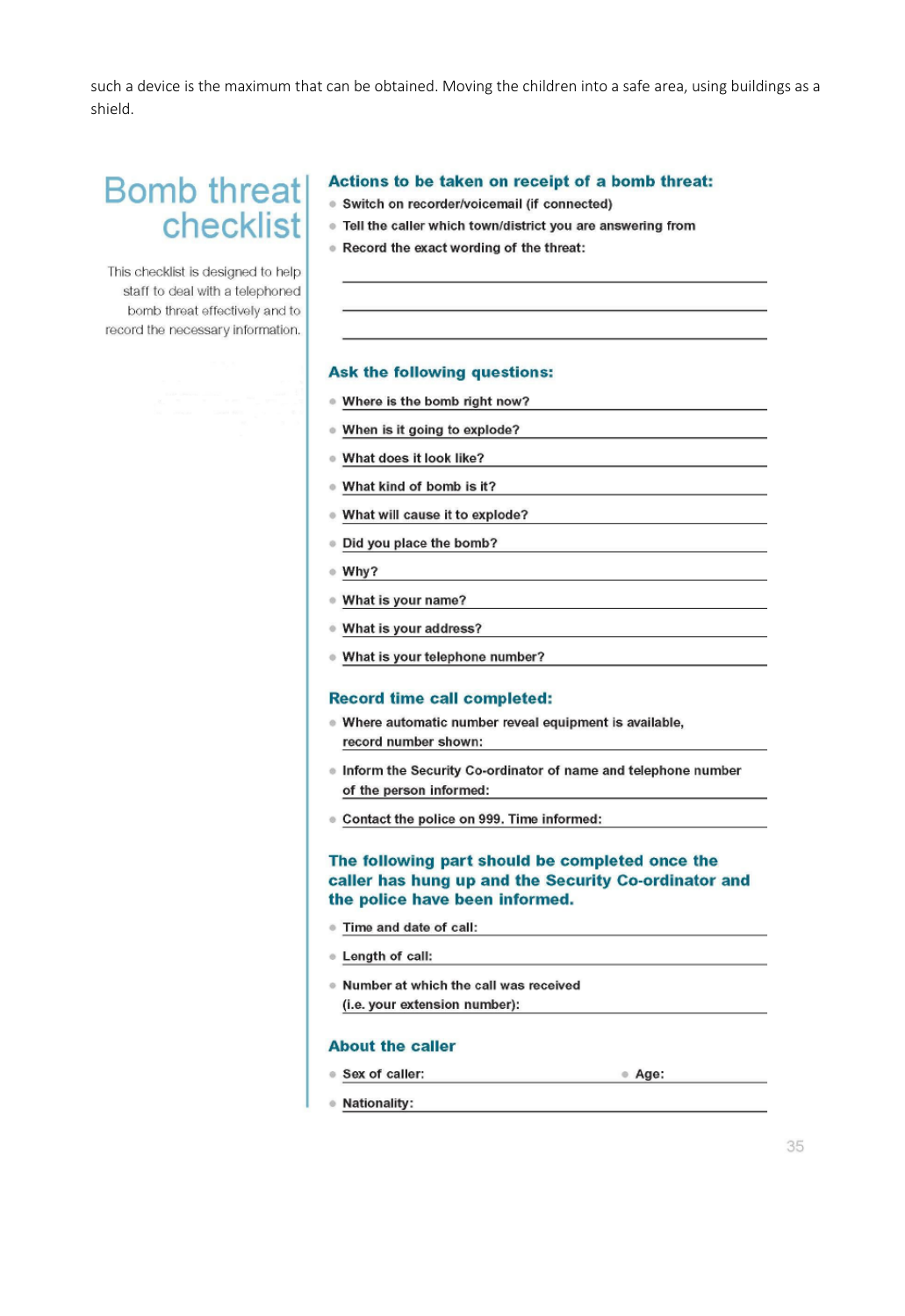**BOMB THREAT CHECKLIST** 

| <b>Tick</b>          | Language                              | <b>Background sounds</b> |
|----------------------|---------------------------------------|--------------------------|
| where<br>ippropriate | Well spoken                           | Street noises            |
|                      | Irrational                            | House noises             |
|                      | Taped message                         | Animal noises            |
|                      | Offensive                             | Crockery                 |
|                      | Incoherent                            | Motor                    |
|                      | Message read by threat-maker          | Clear                    |
|                      |                                       | Voice                    |
|                      | <b>Caller's voice</b>                 | Static                   |
|                      | Calm                                  | PA system                |
|                      | Crying                                | Booth                    |
|                      | Clearing throat                       | Music                    |
|                      | Angry                                 | Factory machinery        |
|                      | Nasal                                 | Office machinery         |
|                      | Slurred                               | Other (specify)          |
|                      | Excited                               |                          |
|                      | Stutter                               |                          |
|                      | Disguised                             |                          |
|                      | Slow                                  |                          |
|                      | Lisp                                  | <b>Other remarks</b>     |
|                      | Accent                                |                          |
|                      | Type of accent                        |                          |
|                      |                                       |                          |
|                      | Rapid                                 |                          |
|                      | Deep                                  |                          |
|                      | Hoarse                                |                          |
|                      | Laughter                              |                          |
|                      | Familiar                              |                          |
|                      | If so, whose voice did it sound like? |                          |
|                      |                                       | Signature:               |
|                      |                                       | Date:                    |
|                      |                                       | Print name:              |
|                      |                                       |                          |